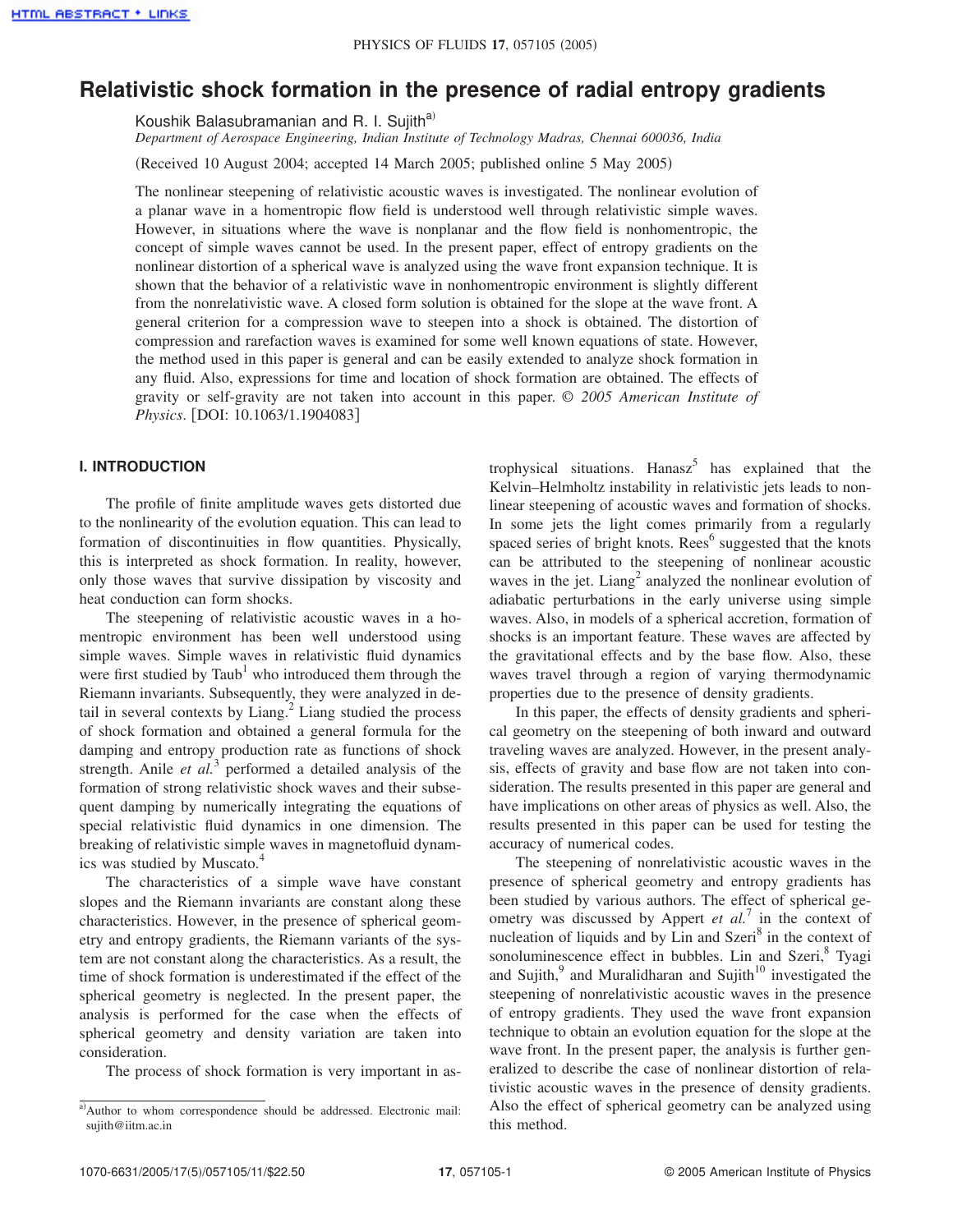The rest of this paper is organized as follows. In Sec. II, the relativistic fluid dynamic equations were manipulated to obtain the equations in the characteristic form. A closed form solution for the evolution of slope at the wave front was obtained in Sec. III using the method of wave front expansion. Also, expressions for the time and location of shock formation were derived. Some examples highlighting the effects of spherical geometry and entropy gradients are presented in Secs. IV and V. Hereafter, the system of units is chosen such that the speed of light *c*=1.

### **II. GOVERNING EQUATIONS**

The relativistic fluid dynamics equations describing the radial flow of a perfect gas are the following: $<sup>11</sup>$ </sup> Baryon conservation

 $\left(\frac{\partial n\gamma}{\partial t}\right)$  $\frac{\partial n\gamma}{\partial t} + \frac{\partial (nu\gamma)}{\partial r}$  $\frac{p(u \gamma)}{\partial r} + \frac{2nu \gamma}{r}$  $\left(\frac{u\gamma}{r}\right) = 0,$ (1)

Euler's equation

$$
\frac{\partial (w\gamma^2 u)}{\partial t} + \frac{\partial (w\gamma^2 u^2)}{\partial r} + \frac{2w\gamma^2 u^2}{r} + \frac{\partial p}{\partial r} = 0,
$$
 (2)

energy equation

$$
\frac{\partial(w\gamma^2)}{\partial t} + \frac{\partial(w\gamma^2 u)}{\partial r} + \frac{2w\gamma^2 u}{r} - \frac{\partial p}{\partial t} = 0.
$$
 (3)

In the above equations, *n* is the baryon number density, *u*  $= dr/dt$  is the spatial velocity,  $\gamma = 1/\sqrt{1 - u^2}$  is the Lorentz factor,  $w = e + p$ , *e* is the relativistic internal energy per unit volume (including the rest mass),  $p$  is the thermodynamic pressure, and *w* is the enthalpy per unit volume. The fluid quantities *n*, *p*, and *w* are related by the first law of thermodynamics:

$$
Tds = d\left(\frac{w}{n}\right) - \frac{dp}{n},\tag{4}
$$

where *s* is entropy per baryon and *T* is the absolute temperature. Using Eqs.  $(1)$ ,  $(3)$ , and  $(4)$ , the energy equation can be reduced to

$$
\left(\frac{\partial s}{\partial t} + u \frac{\partial s}{\partial r}\right) = 0.
$$
\n(5)

In general, the above equations are solved in conjunction with an equation of state. A general equation of state of the form  $e = e(p, s)$  is assumed. Hence,

$$
de = \left(\frac{\partial e}{\partial p}\right)_s dp + \left(\frac{\partial e}{\partial s}\right)_p ds.
$$
 (6)

The derivatives of  $w$  in Eqs. (2) and (3) are eliminated using Eqs.  $(4)$ – $(6)$  to yield

$$
\frac{(1 - u^2)}{w\alpha} \left( \frac{\partial p}{\partial t} + \frac{u + \alpha}{1 + u\alpha} \frac{\partial p}{\partial r} \right) + \left( \frac{\partial u}{\partial t} + \frac{u + \alpha}{1 + u\alpha} \frac{\partial u}{\partial r} \right) + \frac{2u(1 - u^2)\alpha}{(1 + u\alpha)r} = 0,
$$
\n(7)

$$
-\frac{(1-u^2)}{w\alpha}\left(\frac{\partial p}{\partial t} + \frac{u-\alpha}{1-u\alpha}\frac{\partial p}{\partial r}\right) + \left(\frac{\partial u}{\partial t} + \frac{u-\alpha}{1-u\alpha}\frac{\partial u}{\partial r}\right) -\frac{2u(1-u^2)\alpha}{(1+u\alpha)r} = 0,
$$
\n(8)

where  $\alpha$  is the speed of sound, given by  $\alpha^2 = (\partial p/\partial e)_s$ . Equations  $(7)$  and  $(8)$  are equivalent to

$$
\frac{d^+J_+}{dt} + \frac{2u\alpha}{(1+u\alpha)r} = 0,\tag{9}
$$

$$
\frac{d^2J_-}{dt} - \frac{2u\alpha}{(1 - u\alpha)r} = 0,\tag{10}
$$

where

$$
J_{+} = \frac{1}{2} \ln \left( \frac{1+u}{1-u} \right) + \int \frac{dp}{w\alpha}, \quad J_{-} = \frac{1}{2} \ln \left( \frac{1+u}{1-u} \right) - \int \frac{dp}{w\alpha},
$$

and  $d^+/dt$  and  $d^-/dt$  are the derivatives along the characteristics, given by

$$
\frac{d^+}{dt} = \frac{\partial}{\partial t} + \left(\frac{u+\alpha}{1+u\alpha}\right)\frac{\partial}{\partial r}, \quad \frac{d^-}{dt} = \frac{\partial}{\partial t} + \left(\frac{u-\alpha}{1-u\alpha}\right)\frac{\partial}{\partial r}.
$$

In the nonrelativistic limit, the above equations reduce to the characteristic equations obtained by Appert *et al.*<sup>7</sup> and Lin and Szeri. $8$  The system of Eqs. (5), (9), and (10) are equivalent to the system  $(1)$ – $(3)$ . However, in this system all the equations are in the characteristic form. The Riemann variables of the system are  $J_+, J_-,$  and *s*, and the respective characteristic velocities are  $C_+$ ,  $C_-$ , and  $u$ , where

$$
C_{+} = \left(\frac{u+\alpha}{1+u\alpha}\right), \quad C_{-} = \left(\frac{u-\alpha}{1-u\alpha}\right).
$$

Any disturbance will propagate along the characteristics. In the case of simple waves, the Riemann variables are constant along the characteristics. However, here the presence of spherical geometry causes the Riemann variable to change along the characteristics. The wave front expansion technique is used to determine the rate of steepening of the leading edge of the wave front. This method neglects the possibility of shock formation in the middle of the wave.  $8,10$  In the case when the entropy changes rapidly within the wave, the shock can form in the middle of the wave. So, it is assumed that the entropy does not vary rapidly within the wave. Further, this method is limited to a special form of pure compression or rarefaction wave, which has a discontinuity in its derivative. However, it is possible to get a rough estimate of the time and location of shock formation for a wave with continuous profile.<sup>12</sup> This estimate is quite accurate for waves with high frequencies. Tyagi and Sujith<sup>9</sup> showed that the slope at the wave front can be expressed as the product of amplitude and frequency for a sinusoidal wave in the nonrelativistic case, by comparing the solution obtained using wave front expansion technique with high-frequency solution. The effects of spherical geometry and entropy gradients (or temperature gradients) can be determined using this method. It is also possible to obtain solution in closed form for a general equation of state.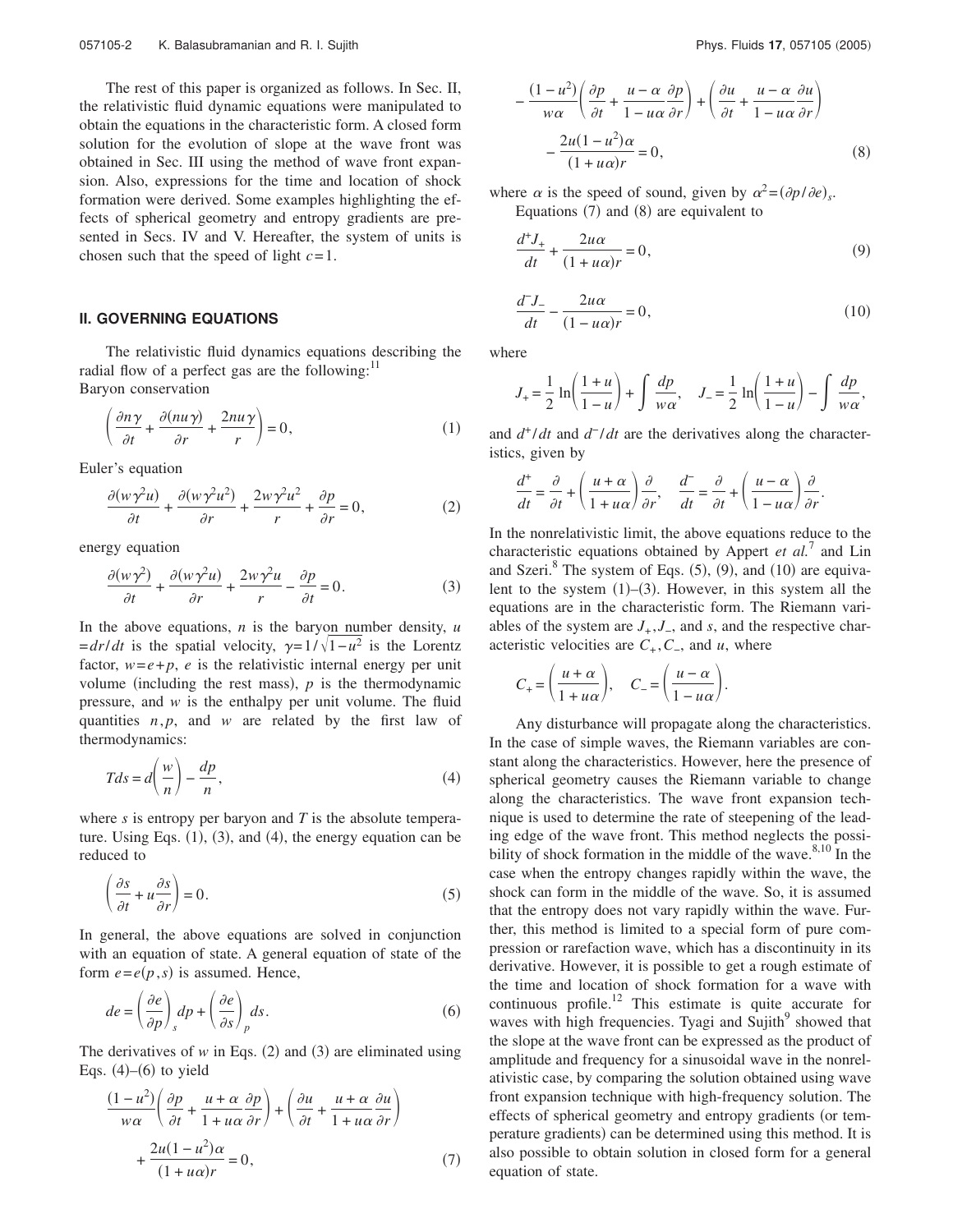# **III. NONLINEAR STEEPENING OF A WAVE FRONT**

## **A. Evolution equation**

Whitham<sup>12</sup> has shown that for a hyperbolic system a discontinuity in the derivatives propagates along the characteristics. In this paper, a wave with compact support having discontinuity in its first derivative is considered. In general, it is difficult to deal with a complex wave having both a compressive and an expansive part. Hence, pure compression and expansion waves will be treated separately in this paper. The equation of the wave front can be written as  $r=R(t)$ . A flow variable  $\Lambda$  is expanded in powers of  $\xi$  at the wave front, where  $\xi = r - R(t)$  as

$$
\Lambda(\xi, t) = \Lambda_0[R(t)] + \Lambda_1(t)\xi
$$
  
+ 
$$
\Lambda_2(t)\frac{\xi^2}{2} + \cdots, \text{ for } \xi < 0,
$$
 (11)

$$
\Lambda(\xi, t) = \Lambda_0[R(t)] + \Lambda'_0[R(t)]\xi
$$
  
+ 
$$
\Lambda''_0[R(t)]\frac{\xi^2}{2} + \cdots, \quad \text{for } \xi > 0,
$$
 (12)

where " $\prime$  " indicates spatial derivative.  $\Lambda$  indicates  $u$ ,  $s$ , or  $p$ , and  $\Lambda_1, \Lambda_2, \ldots$  denote the corresponding spatial derivatives behind the wave front.  $\xi > 0$  is the undisturbed quiescent flow field and  $\xi$ <0 is the disturbed region where the flow is unsteady. The quantities with subscript "0" are the known flow quantities in the quiescent field. The leading edge of an outward traveling wave and an inward traveling wave propagates with velocities  $C_+$  and  $C_-\$ , respectively. Since  $\xi>0$  is undisturbed,  $u_0[R(t)] = 0$ . Hence, the velocity of the wave front is given by

$$
\dot{R}(t) = \left(\frac{u \pm \alpha}{1 \pm u\alpha}\right)_{\xi=0} = \pm \alpha_0 [R(t)],\tag{13}
$$

where " " " indicates time derivative. Hereafter, "+" corresponds to an outward traveling wave and "−" corresponds to an inward traveling wave. It is known from thermodynamics that  $\alpha = \alpha(p, s)$  and  $w = w(p, s)$ . Hence,

$$
\alpha(p,s) = \alpha_0[R(t)] + \left[ \left( \frac{\partial \alpha}{\partial p} \right)_s p_1 + \left( \frac{\partial \alpha}{\partial s} \right)_p s_1 \right] \xi + \cdots, (14)
$$
  

$$
w(p,s) = w_0[R(t)] + \left[ \left( \frac{\partial w}{\partial p} \right)_s p_1 + \left( \frac{\partial w}{\partial s} \right)_p s_1 \right] \xi + \cdots.
$$
 (15)

The derivatives with respect to *t* can be obtained using

$$
\left[\frac{\partial}{\partial t}\right]_{x} = \left[\frac{\partial}{\partial t}\right]_{\xi} + \left[\frac{\partial \xi}{\partial t}\right]_{x} \left[\frac{\partial}{\partial \xi}\right] = \frac{\partial}{\partial t} - \dot{R}(t)\frac{\partial}{\partial \xi}.
$$
 (16)

Substituting the above power series in Eqs.  $(5)$ ,  $(7)$ , and  $(8)$ and equating the coefficients of  $\xi^0$  we obtain

$$
s'_0 - s_1 = 0,\t\t(17)
$$

$$
p'_0 = 0,\t\t(18)
$$

$$
p_1 \pm w_0 u_1 \alpha_0 = 0. \tag{19}
$$

Equating coefficients of  $\xi^1$ ,

$$
\dot{p}_1 + u_1 \alpha_0^2 (p'_0 - p_1) + u_1 p_1
$$
  
\n
$$
\pm \alpha_1 p_1 \pm w_0 \alpha_0 [u_1 + u_1^2 (1 - \alpha_0^2) \pm \alpha_1 u_1]
$$
  
\n
$$
+ \frac{2u_1 w_0 \alpha_0^2}{R(t)} = 0,
$$
\n(20)

where  $\alpha_1$  is the coefficient of  $\xi^1$  in the expression for  $\alpha(p,s)$ given by

$$
\alpha_1 = \left[ s_1 \left( \frac{\partial \alpha}{\partial s} \right)_p + p_1 \left( \frac{\partial \alpha}{\partial p} \right)_s \right].
$$

Equations  $(17)$ – $(20)$  can be manipulated to yield

$$
\dot{u}_1 + \left[ (1 - \alpha_0^2) + \left( \frac{\partial \alpha}{\partial p} \right)_s w_0 \alpha_0 \right] u_1^2
$$
  

$$
\pm \left[ \left( \frac{\partial \alpha}{\partial s} \right)_p s'_0 + \frac{w'_0 \alpha_0 + w_0 \alpha'_0}{2w_0} + \frac{\alpha_0}{R(t)} \right] u_1 = 0. \tag{21}
$$

Using the fact that  $p'_0 = 0$ , the above equation can be reduced to

$$
\dot{u}_1 + \frac{S}{2}u_1^2 \pm \left[ \frac{w_0' \alpha_0 + 3w_0 \alpha_0'}{2w_0} + \frac{\alpha_0}{R(t)} \right] u_1 = 0, \tag{22}
$$

where  $\varsigma$  is the relativistic compressibility parameter given by

$$
\mathbf{s} = 2 \left[ \left( 1 - \alpha_0^2 \right) + \left( \frac{\partial \alpha}{\partial p} \right)_s w_0 \alpha_0 \right]. \tag{23}
$$

The fluid is said to be thermodynamically normal if  $\varsigma > 0$  and it is said to be thermodynamically anomalous if  $\varsigma$  < 0.<sup>13</sup>

In the nonrelativistic limit and in the absence of spherical geometry, the above equation reduces to the equation obtained by Muralidharan and Sujith $10$  for a general equation of state. The coefficient of  $u_1$  becomes zero for a simple wave. Hence, for a simple wave, Eq.  $(22)$  reduces to

$$
\dot{u}_1 + \frac{S}{2}u_1^2 = 0.
$$
 (24)

It is easier to deal with the position of wave front  $R(t)$  as an independent variable instead of  $t$ . Therefore, Eq.  $(22)$  can be rewritten as

$$
\frac{du_1}{dy} + \left(\frac{w'_0\alpha_0 + 3w_0\alpha'_0}{2w_0\alpha_0} + \frac{1}{y}\right)u_1 \pm \frac{S}{2\alpha_0}u_1^2 = 0.
$$
 (25)

Here,  $y=R(t)$  is the position of the wave front. The above nonlinear equation can be transformed into a linear differential equation in  $1/u_1$ :

$$
\frac{d}{dy}\left(\frac{1}{u_1}\right) - \left(\frac{w'_0}{2w_0} + \frac{3\alpha'_0}{2\alpha_0} + \frac{1}{y}\right)\frac{1}{u_1} = \pm \frac{s}{2\alpha_0}.
$$
 (26)

If  $r_0$  denotes the initial position of the wave front, then the solution to the above equation with an initial slope of  $u_1(r_0)$ can be written as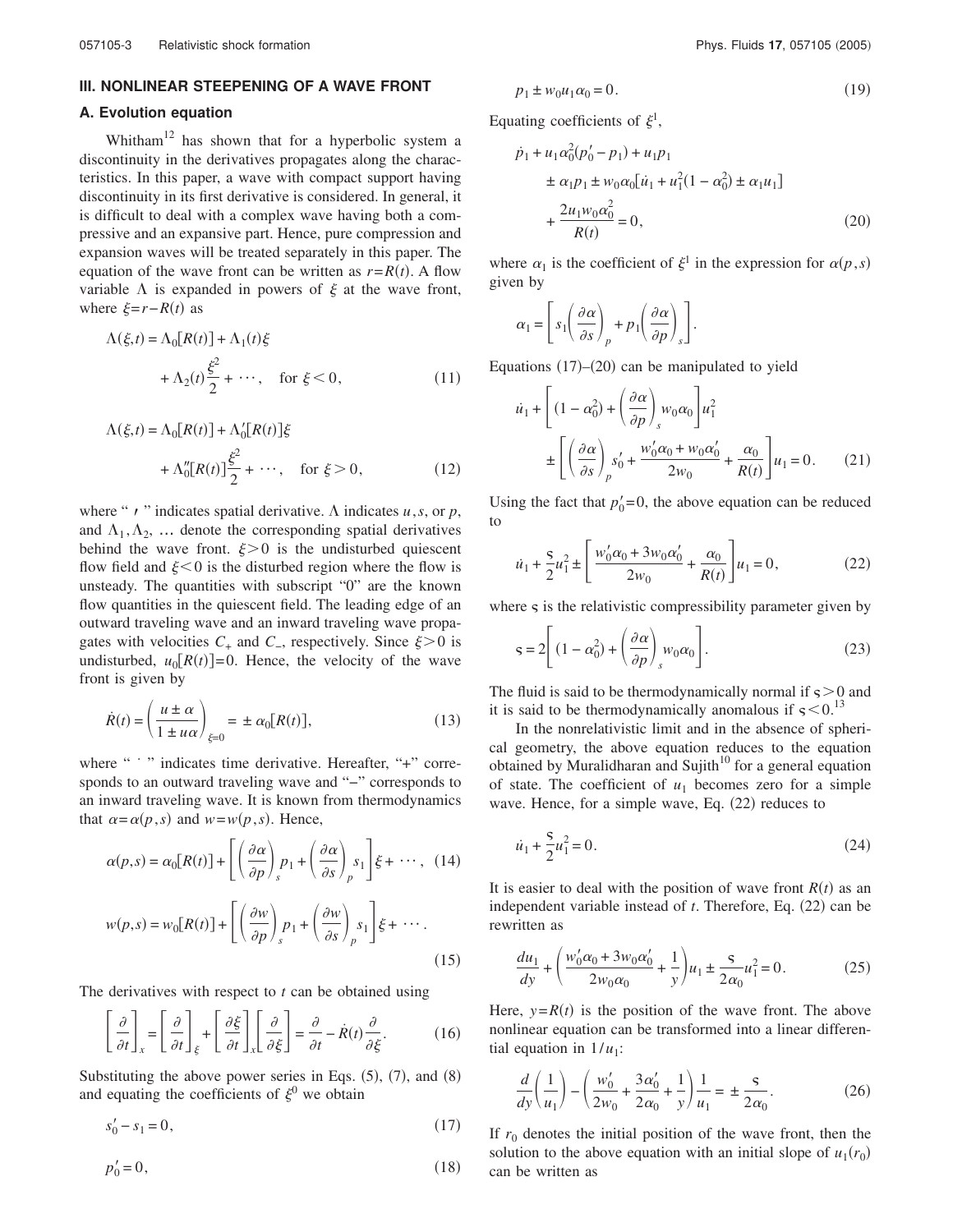$$
\frac{1}{u_1(y)} = \frac{1}{u_1(r_0)} \frac{IF(r_0)}{IF(y)} \pm \frac{1}{IF(y)} \int_{r_0}^{y} \frac{\varsigma(y)}{2\alpha_0(y)} IF(y) dy, \quad (27)
$$

where  $IF(y)$  is the integrating factor given by

$$
IF(y) = \exp\left[-\int \left(\frac{w'_0 \alpha_0 + 3w_0 \alpha'_0}{2w_0 \alpha_0} + \frac{1}{y}\right) dy\right]
$$
  
=  $y^{-1} [w_0(y)]^{-1/2} [\alpha_0(y)]^{-3/2}.$  (28)

Equation  $(27)$  describes the nonlinear evolution of a wave front moving into a gas governed by a general equation of state in the presence of entropy (or density) gradients. The slope at the wave front in the case of nonhomentropic environment is determined by specifying a spatial variation of the thermodynamic properties of the undisturbed medium. A shock forms when  $|u_1(y)| \to \infty$ . In a homentropic environment, the thermodynamic properties of the undisturbed medium  $\alpha_0, p_0, e_0$ , and  $w_0$  do not vary with *y*, since  $p'_0 = 0$ . The integrating factor  $IF(y)$  is a constant for a simple wave. Hence, in the case of planar geometry, only compression waves (negative slope) can steepen into a shock in thermodynamically normal fluid, while rarefaction waves (positive slope) can steepen into a shock only in a thermodynamically anomalous medium. Also, for the shock to be stable, the mechanical stability criterion obtained by Bugaev and Gorenstein<sup>13</sup> must be satisfied. Bugaev and Gorenstein<sup>13</sup> showed that compression shocks are stable in thermodynamically normal medium and rarefaction shocks are stable in thermodynamically anomalous medium. In this paper, the compressibility parameter is assumed to be positive.

#### **B. Shock formation**

In this section, expressions for time and location of shock formation are obtained for both inward and outward traveling disturbances.

#### **1. Inward traveling disturbance**

In the case of an inward traveling disturbance,  $|u_1(y)|$  $\rightarrow \infty$  at the center. Hence, an inward traveling disturbance forms a shock either before reaching the center or at the center. Further, if it forms a shock before reaching the center, the location of shock formation is given by

$$
\frac{1}{u_1(r_0)}IF(r_0) = \int_{r_0}^{y_s} \frac{s(y)}{2\alpha_0(y)} IF(y)dy,
$$
\n(29)

where  $y_s$  is the shock formation location. The time of shock formation can be obtained from

$$
t_s = -\int_{r_0}^{y_s} \frac{dy}{\alpha_0(y)}.
$$
 (30)

From Eq.  $(29)$  the following assertions can be made.

- (i) Under the compressibility assumption  $s > 0$ , only compression waves can steepen into shocks.
- (ii) Only those compression waves with slopes greater than a minimum value can steepen into shocks before reaching the center. The condition for this is given by

$$
\frac{|u_1(r_0)|}{IF(r_0)} > \frac{1}{\max\left|\int_{r_0}^{y_s} \frac{s(y)}{2\alpha_0(y)}IF(y)dy\right|}
$$

$$
= \frac{1}{\int_{0}^{r_0} \frac{s(y)}{2\alpha_0(y)}IF(y)dy}.
$$
(31)

If the improper integral in this equation diverges, then all compression waves will steepen into shocks. It is clear from Eq.  $(27)$  that the compression waves, which do not blow up before reaching the center, along with all expansion waves develop into infinitesimal shocks at the center. However, these infinitesimal shocks may not occur in reality due to the action of diffusion close to the center. The effect of diffusion cannot be neglected when the wave front is close to the origin. This has been explained by Lin and Szeri<sup>8</sup> for the nonrelativistic case.

### **2. Outward traveling disturbance**

It is clear from Eq.  $(27)$  that an outward traveling disturbance will steepen into a shock only if it is compressive. It is also clear that for a compression wave to steepen into a shock,

$$
\frac{|u_1(r_0)|}{IF(r_0)} > \frac{1}{\max\left|\int_{r_0}^{y_s} \frac{s(y)}{2\alpha_0(y)} IF(y)dy\right|}
$$

$$
= \frac{1}{\int_{r_0}^{\infty} \frac{s(y)}{2\alpha_0(y)} IF(y)dy}.
$$
(32)

If  $y_s$  is the location of shock formation, then the time of shock formation is given by

$$
t_s = \int_{r_0}^{y_s} \frac{dy}{\alpha_0(y)}.
$$
\n(33)

The results derived in this section can be better understood through the following examples.

#### **IV. HOMENTROPIC ENVIRONMENT**

In a homentropic environment, the entropy is a constant. Hence, in the undisturbed medium the equation of state can be written as  $e_0 = e_0(p_0)$ . Since  $p_0$  is a constant when there is no base flow [Eq. (18)],  $\alpha_0$  and  $\varsigma$  do not vary with *y*. The slope at the wave front is obtained from Eq.  $(27)$  as

$$
\frac{1}{u_1(y)} = y \left[ \frac{1}{r_0 u_1(r_0)} + \frac{\varsigma(r_0)}{2 \alpha_0(r_0)} \ln \left( \frac{y}{r_0} \right) \right].
$$
 (34)

Since the velocity of the wave front is independent of *y*, it is possible to write the wave front position *y* as

$$
y = r_0 \pm \alpha_0 t.
$$

Equation  $(34)$  can be nondimensionalized as follows: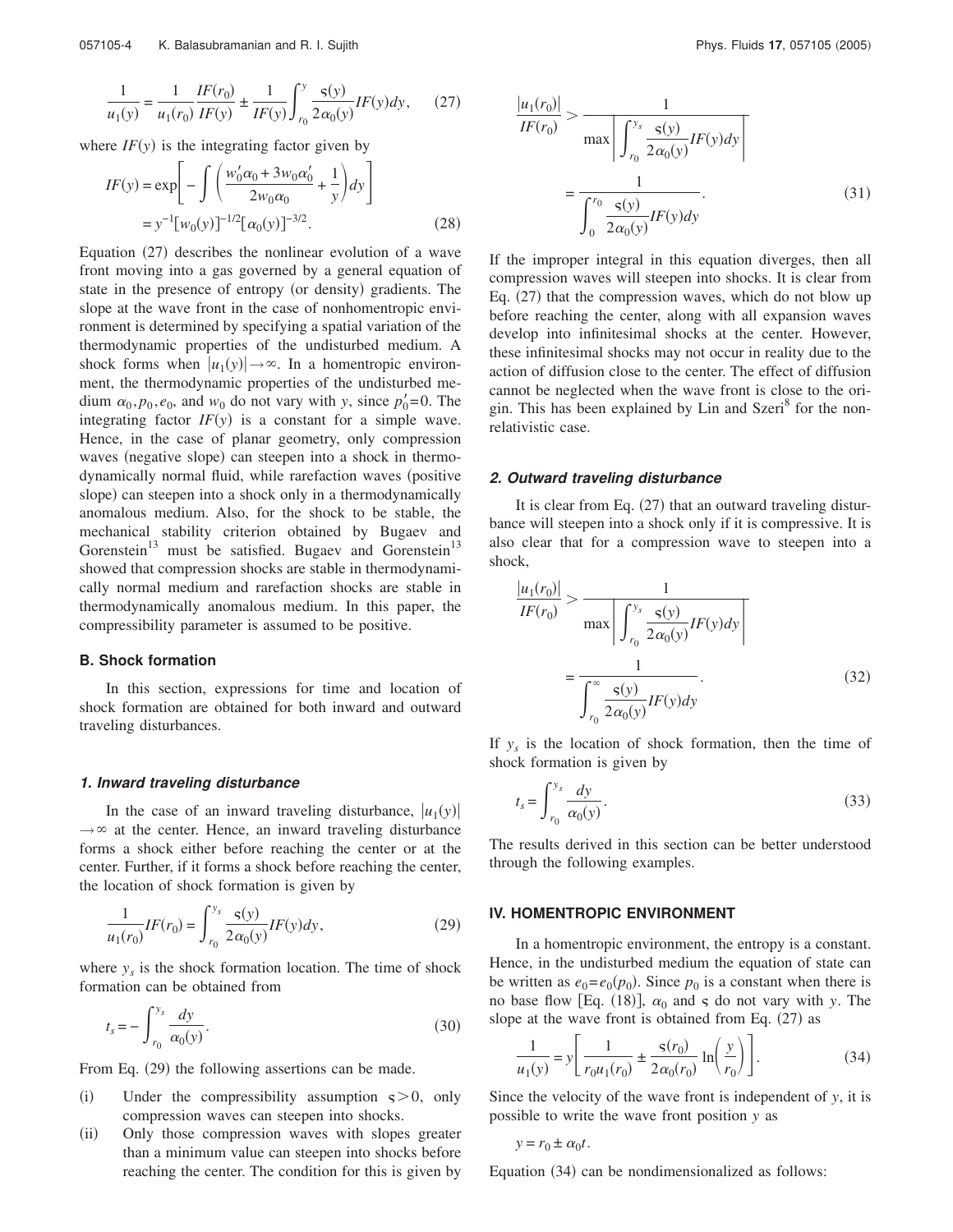$$
\widetilde{t} = \frac{\alpha_0 t}{r_0}, \quad \widetilde{u}_1(\widetilde{t}) = r_0 u_1(t).
$$

Hence, Eq.  $(34)$  can be written as

$$
\frac{1}{\widetilde{u}_1(\widetilde{t})} = (1 \pm \widetilde{t}) \left[ \frac{1}{\widetilde{u}_1(0)} \pm \frac{\varsigma(0)}{2\alpha_0} \ln(1 \pm \widetilde{t}) \right].
$$
 (35)

Therefore, in a homentropic flow field, every compression wave will steepen into a shock. The time of shock formation  $t_s$  is given by

$$
\tilde{t}_s = \exp\left(\frac{-2\alpha_0(0)}{\tilde{u}_1(0)\varsigma(0)}\right) - 1,\tag{36}
$$

for an outward traveling compressive disturbance,

$$
\tilde{t}_s = 1 - \exp\left(\frac{2\alpha_0(0)}{\tilde{u}_1(0)\varsigma(0)}\right),\tag{37}
$$

for an inward traveling compressive disturbance. Time of shock formation is hence found to be lesser in a fluid with greater compressibility parameter.

The distortion of a wave front depends both on its initial slope and the radial distance. Every inward traveling compression wave front steepens throughout its evolution period before it turns into a shock see Fig. 1(a). However, for waves with very small initial slope, the location of shock formation is closer to the center where diffusive effects become important.

Figure  $1(b)$  shows that an outward traveling compression wave front with a very small initial slope tends to relax initially. This is due to the effect of spherical geometry. However after a large distance, the geometrical relaxation effect becomes negligible and at this point, the wave behaves like a planar wave. It is known that every planar wave (compressive) will steepen into a shock. Hence, a compression wave with very small initial slope tends to relax until it reaches a minimum value and then it steepens to form a shock. However, the shock formation distance is extremely large. In reality, for such extremely large shock formation distances, the wave will get damped before it steepens into a shock, due to dissipative effects. Compression waves with large initial slope steepen throughout their evolution period.

Figure 2 shows that even inward traveling expansion wave fronts steepen to form infinitesimal shocks at the center. This phenomenon is not observed in the Cartesian geometry. However, these infinitesimal rarefaction shocks are not stable. As it was mentioned earlier, the effects of diffusion become important near the origin and hence, such a shock may not occur in reality.<sup>8</sup> Also, rarefaction shock waves can become unstable in thermodynamically normal medium.

A planar right running wave can be considered as the limiting case of an outward traveling spherical disturbance with  $r_0 \rightarrow \infty$ . Hence, from Eq. (34), the time of shock formation for a planar wave is obtained as

$$
t_s = \frac{-2}{\mathsf{s}(0)u_1(0)}.\tag{38}
$$

On comparing Eqs.  $(36)$  and  $(38)$  it can be deduced that the time of breaking of an outward traveling spherical compres-



FIG. 1. (a) shows the evolution of inward traveling compression waves with different initial slopes as a function of wave front position. The compressibility parameter is taken as  $4/3$ . (b) shows the evolution of outward traveling compression waves with different slopes as a function of wave front position. The compressibility parameter is taken as 4/3.

sion wave is more than that of a planar compression wave. The behavior of a left running planar wave is similar to that of a right running wave.

The time of breaking of a simple (planar) wave for a barotropic fluid with equation of state  $p=(\eta-1)e$  is given by $^{2,4}$ 

$$
t_B = \min\left(-\frac{(1+f(\xi)\alpha)^2}{(1-\alpha^2)f'(\xi)}\right),\tag{39}
$$

where  $\xi = x - C_+ t$ ,  $f(\xi)$  is the initial profile of the wave, and  $\alpha = \sqrt{\eta-1}$ . Since it is assumed that there is no base flow,  $f(0)=0$ . As was mentioned earlier, it is assumed that the shock forms at the leading edge of the wave front. Hence, if it is assumed that the shock forms at the leading edge of the wave in the above analysis, the minimum value of  $t_B$  will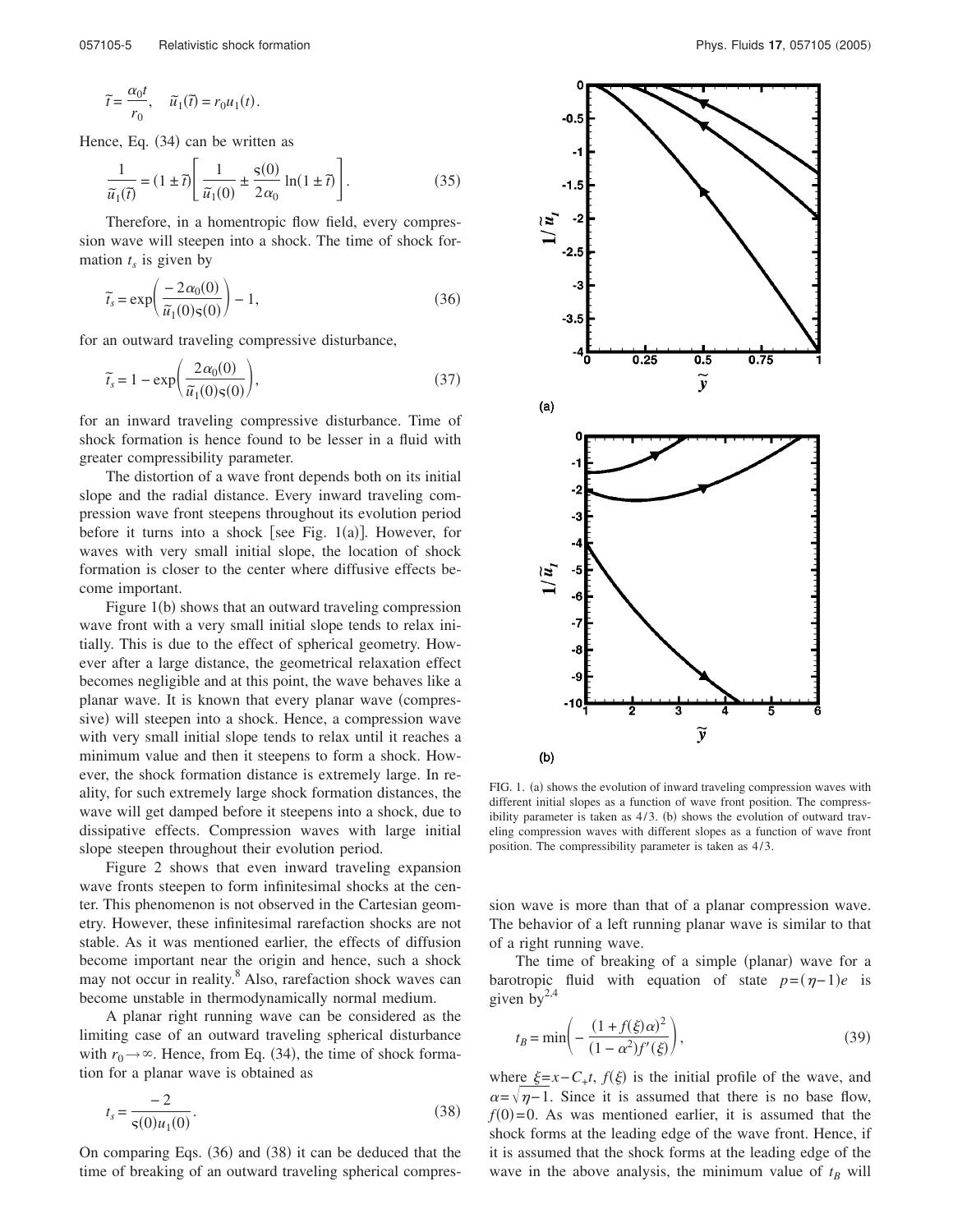

FIG. 2. The evolution of inward traveling rarefaction waves with different initial slopes as a function of wave front position. Rarefaction waves also steepen due to the effect of spherical geometry leading to the formation of infinitesimal shocks at the center. The compressibility parameter is taken as 4/3.

occur at  $\xi=0$ . Under these assumptions, Eq. (39) will reduce to

$$
t_B = \frac{1}{(1 - \alpha^2)|f'(0)|}.
$$
\n(40)

Hence Eq.  $(38)$  agrees with the result obtained using simple waves [Eq.  $(40)$ ]. When the initial profile is sinusoidal, the shock forms in the middle of the wave. However, the time scales obtained using wave front expansion technique and simple waves are similar. $^{12}$ 

This example highlights the effect of spherical geometry on the steepening of the compression waves. This method can also be used to understand the effects of variation in the compressibility parameter due to density gradients.

#### **V. NONHOMENTROPIC ENVIRONMENT**

In this section, steepening of acoustic waves in a polytropic gas and  $\text{Synge}^{14}$  gas are analyzed. Both these type of gases have positive compressibility parameter.

### **A. Polytropic gas**

In this example, the effect of density gradients on the nonlinear steepening of the wave front is analyzed. For this purpose, let us consider the class of fluids that obey the polytropic equation of state with index  $\eta$ ,

$$
p = K(s)n^{\eta}, \quad 1 \leq \eta \leq 2.
$$

This state equation is a reasonable approximation to the average thermodynamic properties of stellar material and its simple expression makes it useful for analytical calculations. For a polytropic gas,

$$
e = mn + \frac{p}{\eta - 1} \tag{41}
$$

and

$$
\alpha^2 = \frac{\eta(\eta - 1)p}{(\eta - 1)mn + \eta p} = \frac{\eta p}{w},\tag{42}
$$

where  $m$  is the rest mass. The variables in the quiescent medium  $\alpha_0, p_0, e_0$ , and  $w_0$  also satisfy the above relation. The compressibility parameter of the undisturbed medium can be obtained using Eq.  $(23)$  as

$$
\mathbf{s} = (\eta + 1) - 3\alpha_0^2. \tag{43}
$$

Thus, the slope at the wave front can be obtained by substituting the above relations in Eq.  $(27)$ ,

$$
\frac{1}{u_1(y)} = \frac{1}{u_1(r_0)} \frac{IF(r_0)}{IF(y)} \pm \frac{1}{IF(y)} \int_{r_0}^{y} \left(\frac{\eta + 1}{2\alpha_0} - \frac{3\alpha_0}{2}\right) IF(y)dy.
$$
\n(44)

The above equation can be nondimensionalized as follows:

$$
\widetilde{y} = \frac{y}{r_0}, \quad \widetilde{u}_1(\widetilde{y}) = r_0 u_1(y), \quad \widetilde{IF}(\widetilde{y}) = \frac{IF(y)}{IF(r_0)},
$$

$$
\widetilde{n}(\widetilde{y}) = \frac{n_0(y)}{n_0(r_0)}.
$$

Using the fact that  $p'_0 = 0$  (see the Appendix), Eq. (44) can be written as

$$
\frac{1}{\widetilde{u}_1(\widetilde{y})} = \frac{\widetilde{y}\sqrt{\alpha_0(\widetilde{y})}}{\widetilde{u}_1(1)\sqrt{\alpha_0(1)}} \pm \widetilde{y}\Pi(\widetilde{y})\sqrt{\alpha_0(\widetilde{y})},\tag{45}
$$

where

$$
\Pi(\widetilde{y}) = \int_1^{\widetilde{y}} \left( \frac{\eta + 1}{2\sqrt{\alpha_0^3(\widetilde{y})}} - \frac{3\sqrt{\alpha_0(\widetilde{y})}}{2} \right) \frac{d\widetilde{y}}{\widetilde{y}}.
$$

If  $n_{\min}$  is the minimum value of  $\tilde{n}(\tilde{y})$ , then

$$
\Pi(\tilde{y}) > \left(\frac{(\eta + 1)(an_{\min} + b)^{3/4}}{2} - \frac{3}{2(an_{\min} + b)^{1/4}}\right) \int_{1}^{\tilde{y}} \frac{d\tilde{y}}{\tilde{y}},
$$
\n(46)

where  $b=1/(\eta-1)$  and  $a=1/\alpha_0^2(1)-b$ . Hence,  $\Pi(\tilde{y})$  diverges (the magnitude becomes infinite) both when  $\tilde{y} \rightarrow \infty$  and  $\tilde{y}$  $\rightarrow$  0. Hence, every outward traveling compression wave will steepen into a shock and every inward traveling compression wave will steepen into a shock before reaching the center. In the nonrelativistic limit  $(b/a \rightarrow 0)$ ,  $\Pi(\tilde{y})$  may not diverge, if  $n_{\text{min}}$  is zero. The difference in the behavior of relativistic acoustic waves and nonrelativistic acoustic waves can be understood through the following example.

To analyze the effect of density gradients for which  $n_{\text{min}}$ is zero, it is assumed that the density of the quiescent field varies as a power of the radius, i.e.,  $\tilde{n}(\tilde{r}) = \tilde{r}^N$ .  $N > 0$  represents an increasing density field, while  $N < 0$  represents a decreasing density field. In this kind of density variation,  $n_{\text{min}}$  is zero. The wave velocity  $\alpha_0$  is given by [Eq. (A6)]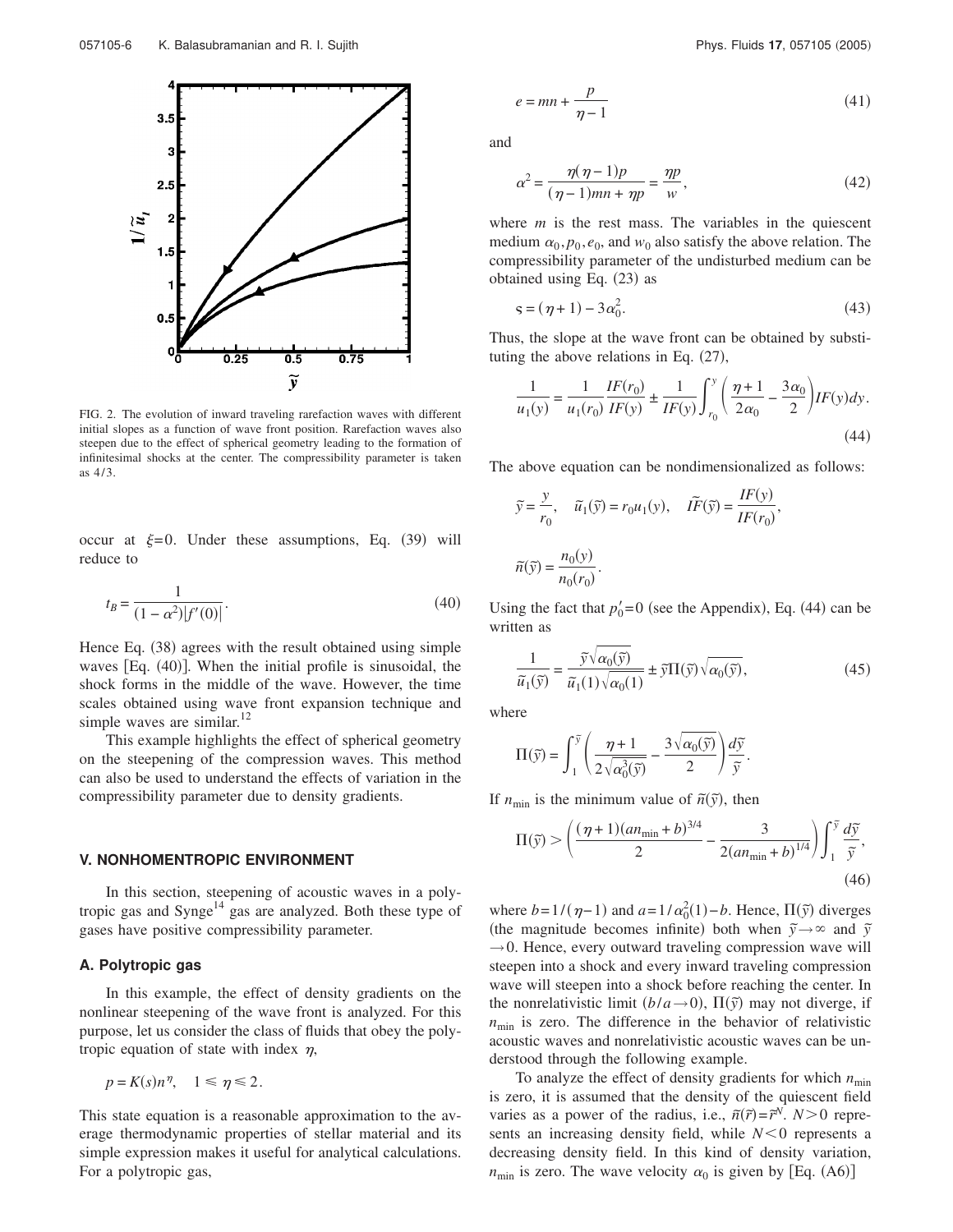$$
\alpha_0(\tilde{y}) = \frac{1}{\sqrt{a\tilde{n}(\tilde{y}) + b}} = \frac{1}{\sqrt{a\tilde{y}^N + b}}.\tag{47}
$$

A decreasing density field approximately represents a gaseous object, such as a nebula, with a highly dense core. In such a field, the density tends to zero at extremely large distances. The presence of an increasing density field is not common in astrophysical situations; however, there can be other physical situations where the density field is an increasing function of the distance. Also, the contrasts in the behavior of inward traveling relativistic waves and nonrelativistic waves can be understood through this example, since the density near the origin is zero.

In the assumed density field,  $\Pi(\tilde{y})$  is given by

$$
\Pi(\widetilde{y}) = \overline{\Pi}(\widetilde{y}) - \overline{\Pi}(1),
$$

where

$$
\overline{\Pi}(\tilde{y}) = \frac{2(\eta + 1)}{3N\sqrt{\alpha_0^3(\tilde{y})}} + \frac{(2 - \eta)b^{3/4}}{N} \ln\left(\frac{1 - b^{1/4}\sqrt{\alpha_0(\tilde{y})}}{1 + b^{1/4}\sqrt{\alpha_0(\tilde{y})}}\right) + \frac{2(2 - \eta)b^{3/4}}{N} \tan^{-1}\left(\frac{\sqrt{\alpha_0(\tilde{y})}}{b^{1/4}}\right).
$$
\n(48)

The slope at the wave front can be determined from Eq.  $(45)$ . In the nonrelativistic limit,  $\Pi(\tilde{y})$  reduces to

$$
\Pi(\tilde{y}) = \frac{2(\eta + 1)}{3N} a^{3/4} (\tilde{y}^{3N/4} - 1).
$$
 (49)

#### **1.** Decreasing density field  $(N<0)$

It is clear from Eq. (48) that  $\Pi(\tilde{y})$  diverges both when  $\tilde{y} \rightarrow \infty$  and  $\tilde{y} \rightarrow 0$  in a density field decreasing in the radial direction  $(N<0)$ . Hence, all inward traveling compression waves steepen into shocks before reaching the center. Figure  $3(a)$  shows the evolution of an inward traveling compression wave front. The variation of location of shock formation with initial slope is shown in Fig.  $3(b)$ .

It is also seen from Eq.  $(48)$  that all outward traveling compression waves steepen into shocks. However, in the nonrelativistic limit,  $\Pi(\tilde{y})$  is finite as  $\tilde{y} \rightarrow \infty$  [Eq. (49)]. Therefore, only those outward traveling compression waves which have slope greater than a nonzero minimum slope can steepen into shocks. This can be explained as follows: In a steep decreasing density gradient, a relativistic compression wave with small initial slope tends to relax initially [see Fig.  $4(a)$ ]. However, the same compression wave in a region with a mild density gradient steepens throughout its evolution. This shows that the rate of steepening of a compression wave depends strongly on the environment (density gradients). At large distances, the effect of spherical geometry and the density becomes negligible. When density is negligible, the fluid will behave like a barotropic fluid with equation of state *p*  $=(\eta-1)e$  and hence the speed of sound tends to a finite value. Hence, at large distances, the compression wave behaves like a simple wave and thus it steepens into a shock. In the nonrelativistic limit, the speed of sound tends to infinity at large distances in a decreasing density field, unlike the relativistic case. Hence, the fluid behaves like an incompress-



FIG. 3. (a) shows the variation of the slopes of inward traveling compression wave fronts with different initial slopes in decreasing density gradients. The density is assumed to decrease as  $r^N$ , where  $r$  is the radial distance. The initial speed of sound is 0.1. The polytropic index  $\eta=4/3$ . (b) shows the variation of the shock formation distance of inward traveling compression waves with the inverse of initial slope in the presence of the same decreasing density fields as in (a). The initial conditions and the polytropic index are also the same as in (a). Compression waves with large initial slopes steepen immediately.

ible fluid and the wave cannot get distorted any further. Though every relativistic compression wave steepens into a shock  $Eq. (46)$ , it is not physically meaningful since the time of shock formation for a compression with small initial slope is extremely large. Figure  $4(a)$  shows the effect of decreasing density gradients on the slope of the outward traveling compression waves for different initial slopes. Figure  $4(b)$  shows the variation of location of shock formation with initial slope in the presence of decreasing density gradients. However, when the initial slope of the compression wave front is large, it is not affected much by the density gradients.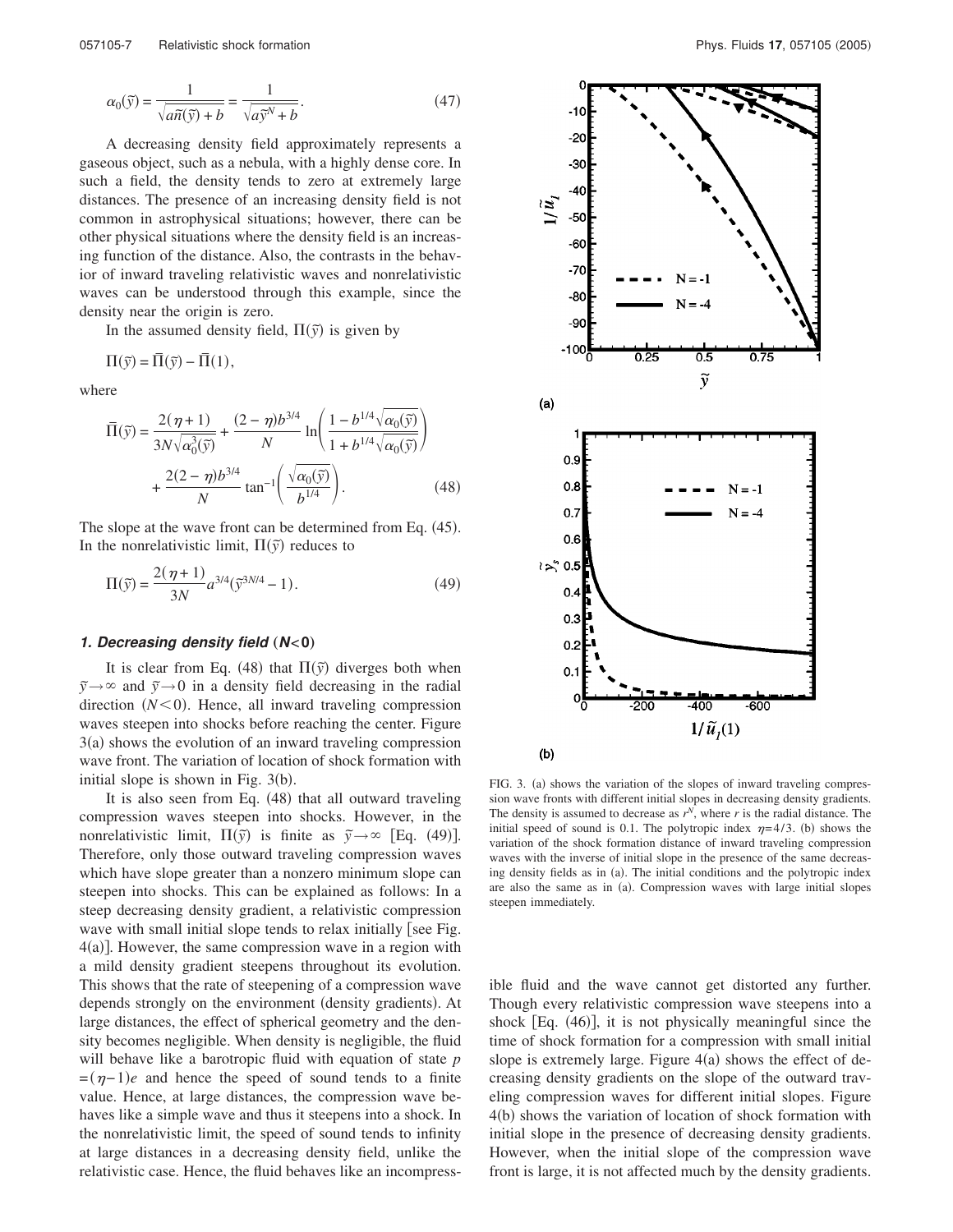

FIG. 4. (a) shows the variation of the slopes of outward traveling compression wave fronts with different initial slopes in the same decreasing density fields as in Fig.  $3(a)$ . The initial conditions and the polytropic index are also the same as in Fig.  $3(a)$ . In the density field with a larger gradient, compression waves with small initial slopes tend to relax initially and they start steepening after some distance. The region where these compression waves steepen is not shown in the figure. (b) shows the variation of the shock formation distance of outward traveling compression waves with the inverse of initial slope in the presence of the same decreasing density fields as in Fig.  $3(a)$ . The initial conditions and the polytropic index are the same as in Fig.  $3(a)$ . The shock formation distance increases steeply for compression waves with small initial slopes.

It is clear from Fig.  $4(b)$  that the shock formation occurs at a large distance for a compression wave with small initial slope.

### **2. Increasing density field** "**N>0**…

In the presence of a density field increasing in the radial direction, the inward traveling waves move into a region of decreasing density gradients. Since  $\Pi(\tilde{y})$  diverges as  $\tilde{y} \rightarrow 0$ , in an increasing density field, every inward traveling compression wave will steepen into a shock before reaching the center. Figure  $5(a)$  shows the distortion of an inward traveling compression wave front. Though compression waves with small initial slope develop into shocks when they are



FIG. 5. (a) shows the variation of the slopes of inward traveling compression wave fronts with different initial slopes in an increasing density gradient. The density is assumed to increase as  $r^N$ , where r is the radial distance. The initial speed of sound is 0.1. The polytropic index  $\eta=4/3$ . (b) shows the variation of the shock formation distance of inward traveling compression waves with the inverse of initial slope in the presence of the same increasing density fields as in (a). The initial conditions and the polytropic index are the same as in (a). The shock forms very close to the center for compression waves with small initial slopes.

close to the center, the shock formation occurs before they reach the center [see Fig.  $5(b)$ ]. However, in the nonrelativistic limit, since  $\Pi(\tilde{y})$  reaches a finite value as  $\tilde{y} \rightarrow 0$ , only those compression waves which are sufficiently steep can form a shock before reaching the center. The others form infinitesimal shocks at the center along with the expansion waves. This is because the density tends to zero as the wave moves closer to the center. The fluid in this region behaves like an incompressible fluid (for nonrelativistic fluids). Hence, the wave cannot get distorted further by the density gradients. However, they form infinitesimal shocks at the center due to the effect of geometry.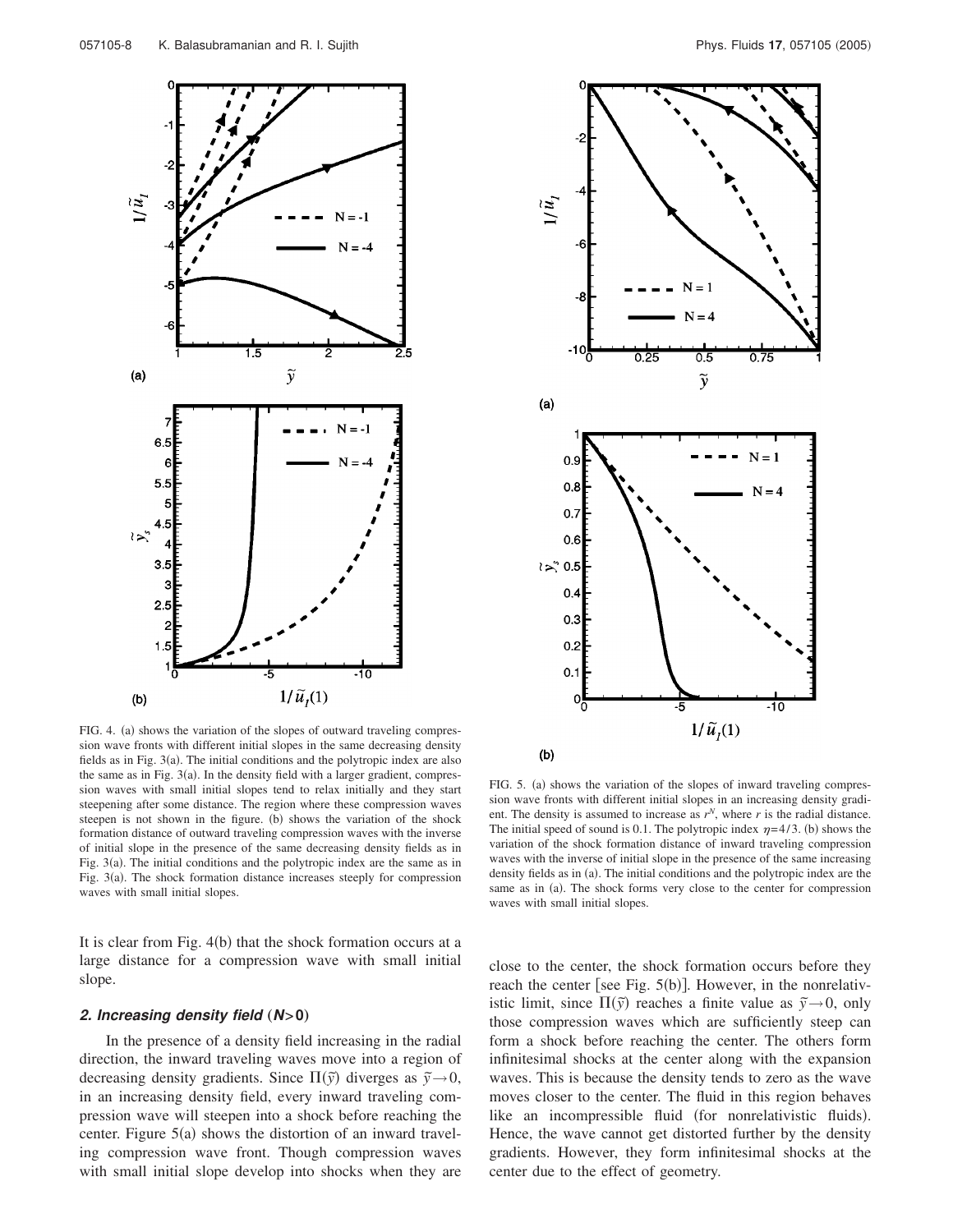

FIG. 6. (a) shows the variation of the slopes of outward traveling compression wave fronts with different initial slopes in the same increasing density fields as in Fig.  $5(a)$ . (b) shows the variation of the shock formation distance of outward traveling compression waves with the inverse of initial slope in the presence of the same increasing density fields as in Fig.  $5(a)$ .

Figure  $6(a)$  shows the evolution of outward traveling compressive disturbances. All outward traveling compression waves steepen into a shock. In a region with mild density gradient a compression wave front with small initial slope tends to relax initially. This is because the geometrical relaxation effect dominates initially and after some distance the effect of increasing density gradient dominates. Figure  $6<sub>(b)</sub>$  illustrates the dependence of the location of shock formation on the initial slope for outward traveling compression waves.

### **B. Synge gas**

For a monatomic perfect gas,  $\text{Synge}^{14}$  derived the following relations for the thermodynamic quantities:

$$
p = nkT,\tag{50}
$$

$$
w = mnG(z) = pzG(z),\tag{51}
$$

where  $z = m/kT$ , *T* is the absolute temperature, *k* is the Boltzmann constant, and  $G(z) = K_3(z)/K_2(z)$ ,  $K_n(z)$  are the modified Bessel's functions. For such a gas the speed of sound is given by

$$
\alpha^2 = \frac{G'(z)/G(z)}{z(G'(z) + 1/z^2)}.
$$
\n(52)

The variables in the quiescent medium,  $\alpha_0, p_0, e_0$ , and  $w_0$ also satisfy the above relations. The compressibility parameter of the undisturbed medium can be obtained using Eq.  $(23)$  as

$$
\varsigma(z_0) = \left[ 2(1 - \alpha_0^2) + 2\alpha_0 \left( \frac{d\alpha_0}{dz_0} \right) \frac{G(z_0)}{G'(z_0)} \right].
$$
 (53)

Substituting for  $\alpha_0$  and  $w_0$ , the integrating factor [Eq. (28)] is obtained as

$$
IF(y) = \frac{1}{y[p_0 z_0 G_0(z_0) \alpha_0^3]^{1/2}}.
$$
\n(54)

Substituting for  $\varsigma$  and *IF*(y) in Eq. (27) from the above relations and using the fact that  $p'_0 = 0$  we get

$$
\frac{1}{u_1(y)} = \frac{1}{u_1(r_0)} \frac{y\sqrt{z_0(y)G[z_0(y)]\alpha_0^3[z_0(y)]}}{r_0\sqrt{z_0(r_0)G[z_0(r_0)]\alpha_0^3[z_0(r_0)]}}
$$
  
\n
$$
\pm y\sqrt{z_0(y)G[z_0(y)]\alpha_0^3[z_0(y)]}
$$
  
\n
$$
\times \int_{r_0}^{y} \phi[z_0(y)] \frac{dy}{y},
$$
\n(55)

where

$$
\phi(z_0) = \varsigma(z_0) yIF(y) = \left[ \left( \frac{1}{\alpha_0} - \alpha_0 \right) + \left( \frac{d\alpha_0}{dz_0} \right) \frac{G(z_0)}{G'(z_0)} \right]
$$

$$
\times [z_0 G(z_0) \alpha_0^3]^{-1/2}.
$$
 (56)

The behavior of the quantity  $\phi(z)$  dictates the effect of density gradients alone on shock formation. Since  $\phi(z_0)$  is positive for all  $z$ , the integral in Eq.  $(55)$  satisfies the following inequality:

$$
\int_{r_0}^{y} \phi[z_0(y)] \frac{dy}{y} > \min\{\phi[z_0(y)]\} \int_{r_0}^{y} \frac{dy}{y}.
$$
 (57)

It is clear from Eq.  $(56)$  that the integral in Eq.  $(57)$  diverges both when *y*  $\rightarrow$  0 and *y*  $\rightarrow \infty$ , if the minimum value of  $\phi(z_0)$  is not zero. Figure 7 shows that  $\phi(z_0)$  is an increasing function of  $z_0$ . Since  $\phi(z_0)$  is nonzero as  $z_0 \rightarrow 0$ , the integral in Eq. (55) will diverge as  $y \rightarrow 0$  and as  $y \rightarrow \infty$ . Therefore, (i) every inward traveling compression will steepen into a shock before reaching the center. (ii) Every outward traveling wave steepens to form a shock.

To trace the complete evolution of the wave front, the integral in Eq.  $(55)$  has to be evaluated.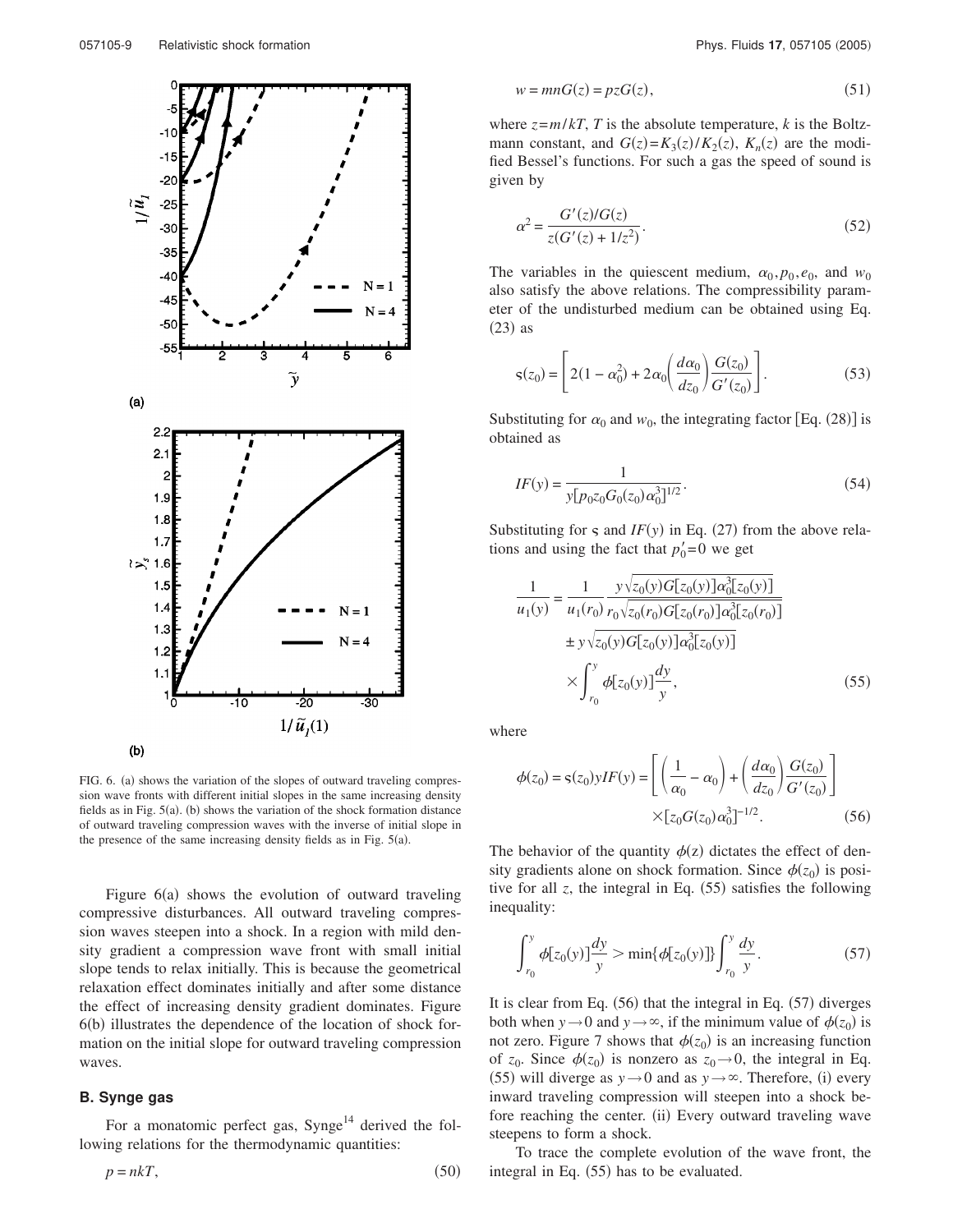

FIG. 7. The variation of  $\phi(z)$  as a function of z.

# **VI. CONCLUSIONS**

The steepening of relativistic compression and rarefaction waves is studied using the wave front expansion technique. A closed form solution for the steepening of the leading edge of the wave front propagating into a gas governed by a general equation of state is obtained. Also expressions for time and location for shock formation are obtained. The effects of variation in the relativistic compressibility parameter (due to entropy gradients) and spherical geometry are also analyzed. The following inferences are made from the above analysis.

- (a) Every outward propagating compression wave in a homentropic environment will steepen into a shock. However, for waves with very small initial slope, the shock formation distance is extremely large and it is not physically meaningful.
- (b) All inward traveling compressive disturbances form shocks before reaching the center. The inward traveling expansion waves form infinitesimal shocks at the center. This is not observed in Cartesian geometry. However, these infinitesimal shocks are unstable and diffuse out quickly.
- (c) In the case of polytropic gases, all inward and outward traveling compression waves steepen into shocks. However, according to nonrelativistic fluid mechanics, some compression waves do not steepen into shocks. The above result was analyzed for both increasing and decreasing density gradients.
- (d) All compression waves steepen into a shock even in the case of a Synge gas.

The results that were obtained from the above analysis agree with the classical results obtained using relativistic simple waves. Also, the results obtained from this analysis can be used to check the accuracy of numerical codes for relativistic fluid dynamics.

### **ACKNOWLEDGMENTS**

The authors would like to thank S. Muralidharan, M. Tyagi, and V. Srinivas of IIT Madras for having interesting discussions with them while doing this work.

#### **APPENDIX**

Using Eqs.  $(42)$ – $(44)$ , the integrating factor can be obtained from Eq.  $(28)$  as

$$
IF(y) = \frac{1}{y(\eta p_0 \alpha_0)^{1/2}}.
$$
\n(A1)

Since  $p'_0 = 0$  [Eq. (18)],

$$
p_0(y) = p_0(r_0). \tag{A2}
$$

Substituting the above relations into Eq.  $(44)$ , the expression for the slope at the wave front simplifies to

$$
\frac{1}{u_1(y)} = \frac{1}{u_1(r_0)} \left( \frac{y[\alpha_0(y)]^{1/2}}{r_0[\alpha_0(r_0)]^{1/2}} \right)
$$
  

$$
\pm y[\alpha_0(y)]^{1/2} \int \left( \frac{\eta + 1}{2\alpha_0^{3/2}} - \frac{3\alpha_0^{1/2}}{2} \right) \frac{dy}{y}.
$$
 (A3)

Using the nondimensional quantities defined after Eq.  $(44)$ , the above expression can be rewritten as

$$
\frac{1}{\widetilde{u}_1(\widetilde{y})} = \frac{\widetilde{y}\sqrt{\alpha_0(\widetilde{y})}}{\widetilde{u}_1(1)\sqrt{\alpha_0(1)}} \pm \widetilde{y}\Pi(\widetilde{y})\sqrt{\alpha_0(\widetilde{y})},
$$
\n(A4)

where

$$
\Pi(\widetilde{y}) = \int_1^{\widetilde{y}} \left( \frac{\eta + 1}{2\sqrt{\alpha_0^3(\widetilde{y})}} - \frac{3\sqrt{\alpha_0(\widetilde{y})}}{2} \right) \frac{d\widetilde{y}}{\widetilde{y}}.
$$
 (A5)

The wave front speed  $\alpha_0$  can be written in terms of the nondimensional quantity  $n_0$  as

$$
\alpha_0(\tilde{y}) = \frac{1}{\sqrt{a\tilde{n}(\tilde{y}) + b}},
$$
\n(A6)

where  $b=1/(\eta-1)$  and  $a=1/\alpha_0^2(1)-b$ .

- <sup>1</sup>A. H. Taub, "Relativistic Rankine–Hugoniot equations," Phys. Rev. 74, 328 (1948).
- ${}^{2}E$ . P. T. Liang, "Relativistic simple waves: shock damping and entropy production," Astrophys. J. 211, 361 (1977).
- <sup>3</sup>A. M. Anile, J. C. Miller, and S. Motta, "Formation of damping of relativistic strong shocks," Phys. Fluids **26**, 1450 (1983).
- <sup>4</sup>O. Muscato, "Breaking of relativistic simple waves," J. Fluid Mech. **196**, 223 (1988).
- <sup>5</sup>M. Hanasz, "Kelvin–Helmholtz instability of relativistic jets—the transition from linear to nonlinear regime," *Proceedings of the Conference, Relativistic Jets in AGNs*, edited by M. Ostrowski, M. Sikora, G. Madejski, and M. Begelman (Krakow, Poland, 1997), pp. 85–89.
- ${}^{6}$ M. J. Rees, "The M87 jet: internal shocks in a plasma beam?" Mon. Not. R. Astron. Soc. 184, 61 (1978).
- <sup>7</sup>C. Appert, C. Tennaud, X. Chavanne, S. Balibar, F. Caupin, and D. d'Humieres, "Nonlinear effects and shock formation in the focusing of spherical acoustic wave," Eur. Phys. J. B 35, 531 (2003).
- ${}^{8}$ H. Lin and A. J. Szeri, "Shock formation in the presence of entropy gradients," J. Fluid Mech. 431, 161 (2001).
- <sup>9</sup>M. Tyagi and R. I. Sujith, "Nonlinear distortion of traveling waves in variable-area ducts with entropy gradients," J. Fluid Mech. 492, 1 (2003).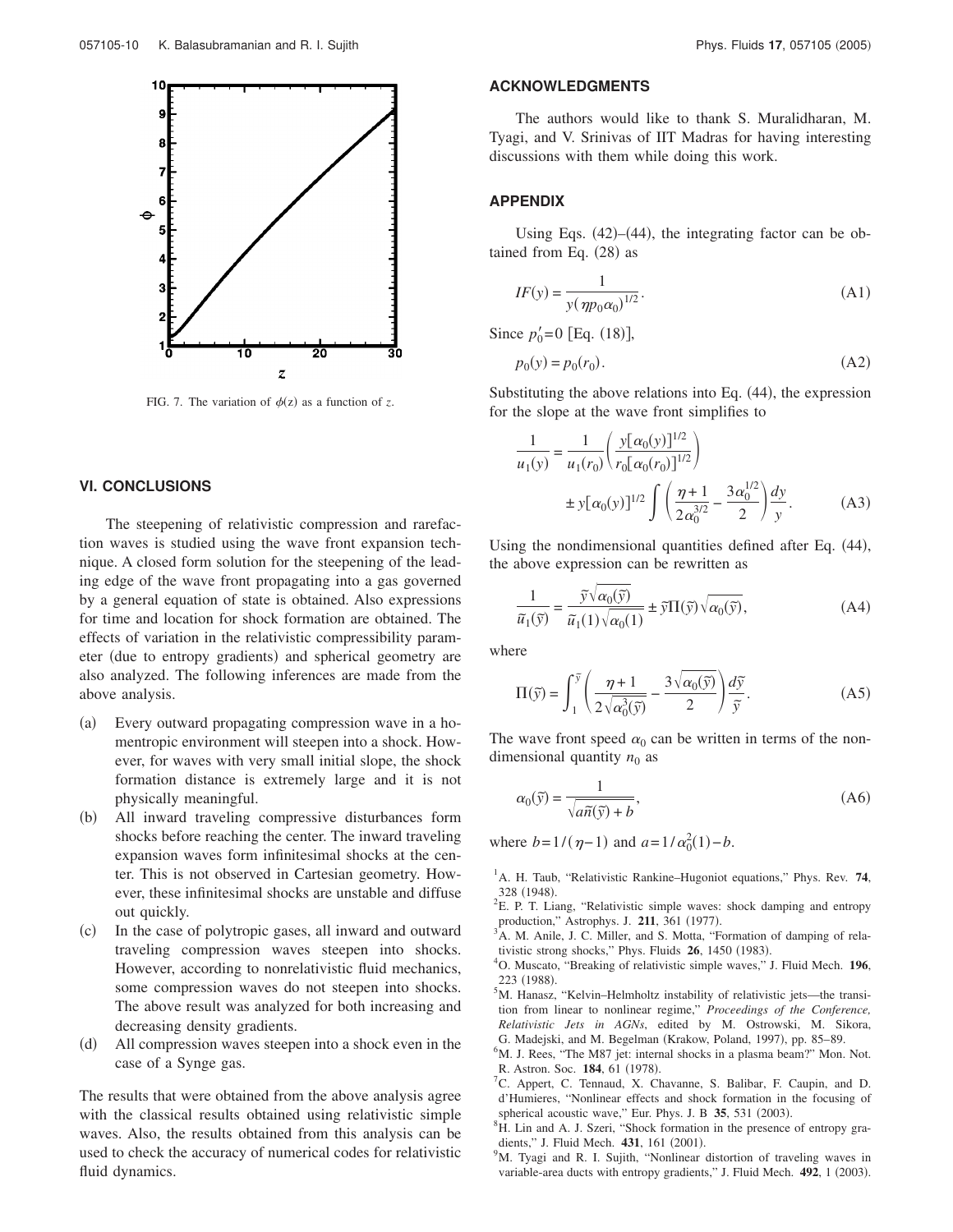- <sup>10</sup>S. Muralidharan and R. I. Sujith, "Shock formation in the presence of entropy gradients in fluids exhibiting mixed nonlinearity," Phys. Fluids **16**, 11 (2004).
- <sup>11</sup>P. G. Eltgroth, "Nonplanar relativistic flow," Phys. Fluids **15**, 2140  $(1972).$
- <sup>12</sup>G. B. Whitham, *Linear and Nonlinear Waves* (Wiley, New York,  $1974$ .
- $13K$ . A. Bugaev and M. I. Gorenstein, "Relativistic shocks in baryonic matter," J. Phys. G 13, 1231 (1986).
- <sup>14</sup>J. L. Synge, *The Relativistic Gas* (North-Holland, Amsterdam, 1957).